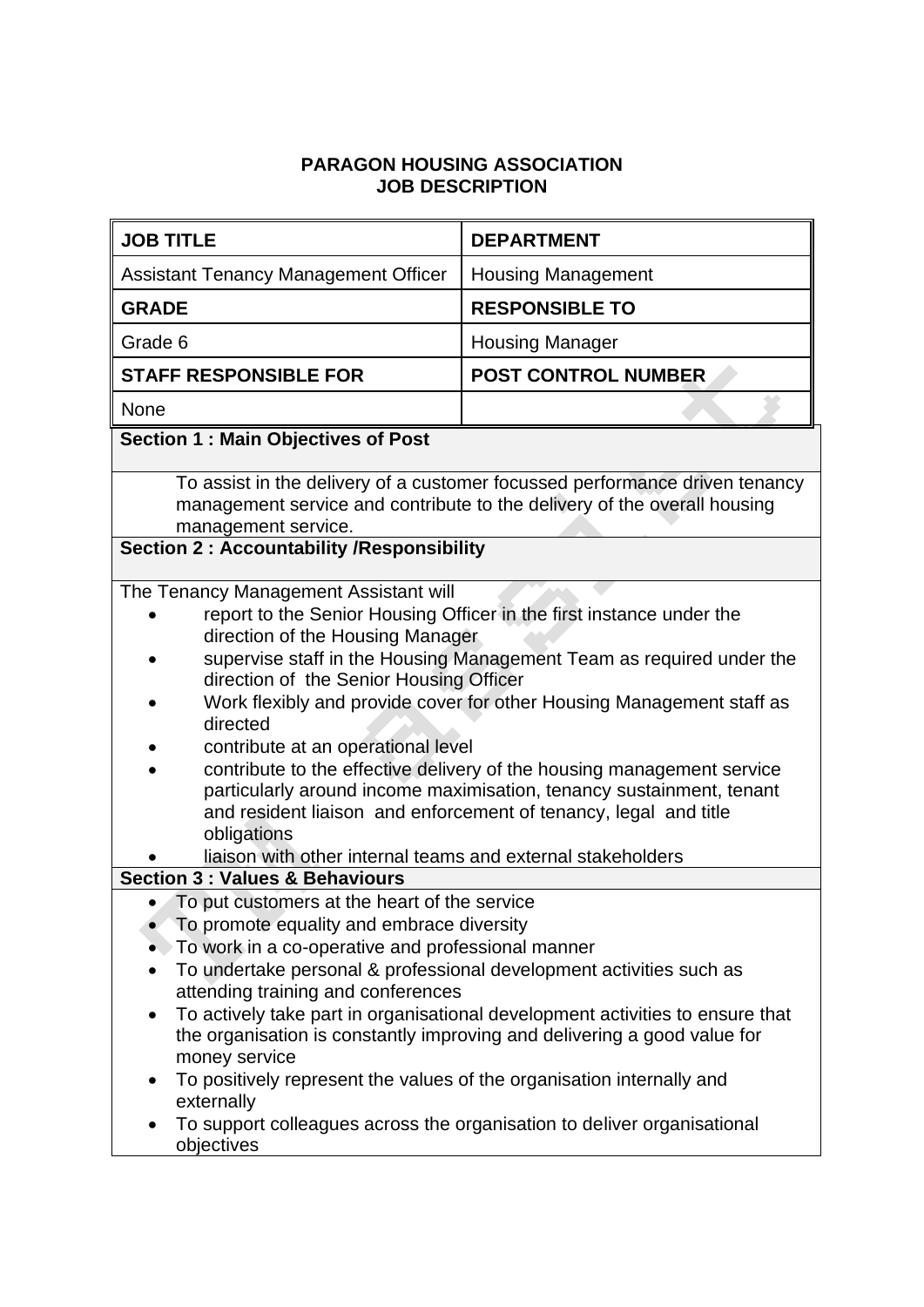## **Section 3 : Principal Duties**

This is not a definitive list and may be subject to change in line with business requirements**. Performance Management** 

- To meet performance targets
- To produce accurate and timeous performance management reports

# **Team Role & Development**

- To support the Tenancy Management Officers in delivering the tenancy management services
- Contribute to the delivery of the team workplan
- To take part in professional development activities

# **Service Delivery**

- To deal with enquiries from service users on rent and tenancy breaches matters
- To monitor arrears on an ongoing basis and provide reports to Tenancy Management Officers to allow appropriate actions to be taken
- To take initial arrears control actions and recommend actions to Tenancy Management Officers/Senior Housing Officer
- Maintain rent arrears records and produce performance reports
- To provide first level advice to tenants on housing benefit/universal credit matters
- Liaise with local authorities/ DWP on HB / Universal Credit/ Welfare Benefit matters
- To ensure HB information is input timeously
- Prepare annual rent statements
- Contribute to Annual Rent increase exercise
- Process rental payments
- Monitor Former Tenant arrears and take authorised recovery actions
- Monitor Rechargeable Repairs and take authorised recovery actions
- Monitor Owner Occupier/Factoring Payments and take authorised recovery actions
- Maintain tenancy record information
- To maintain Tenancy Management diaries, make appropriate appointments and maintain team actions lists
- Establish initial details of tenancy breaches reported, provide a report for Tenancy Management Officers and make necessary appointments for follow up investigations
- Maintain associated records and produce monitoring reports
- Maintain a register of support providers for Housing Management staff
- Produce a wide range of communications for tenants on tenancy matters including updating web site information

## **Strategy & Policy Development**

• To identify service areas for improvement and make recommendations for